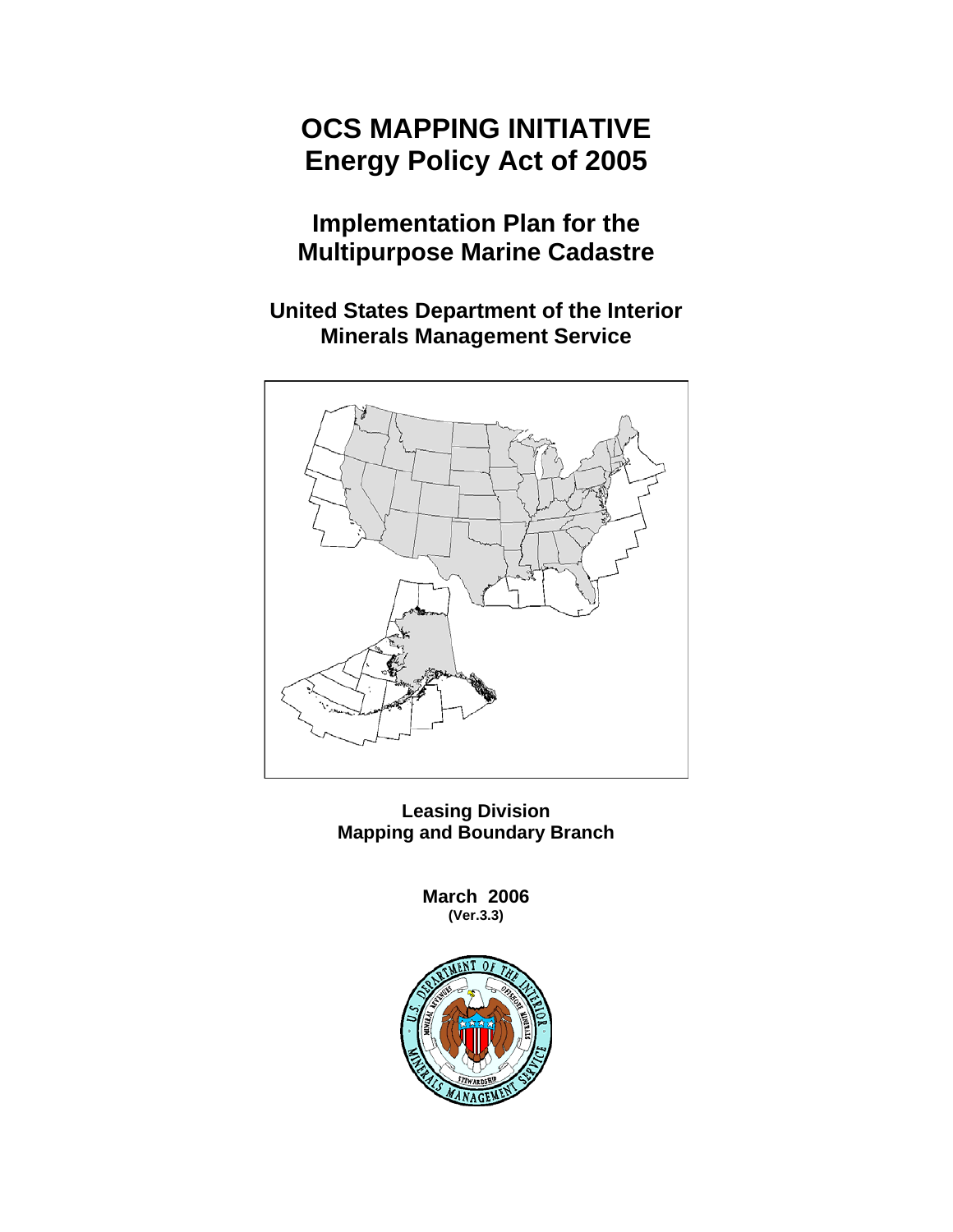# **Implementation Plan for the Multipurpose Marine Cadastre**

# Table of Contents:

| Competing Uses of Marine Resources  4                   |
|---------------------------------------------------------|
| Objectives of a Multipurpose Marine Cadastre  5         |
| Benefits of a Multipurpose Marine Cadastre  5           |
| Implementing the Multipurpose Marine Cadastre 5         |
|                                                         |
| Proactive Approach to                                   |
|                                                         |
|                                                         |
|                                                         |
| Requirements of a Comprehensive Multipurpose            |
|                                                         |
|                                                         |
|                                                         |
|                                                         |
| What Will the Multipurpose Marine Cadastre Look Like? 9 |
|                                                         |
| Major and Minor UTM Grid System Subdivisions 10         |
|                                                         |
| Legal Boundaries in the Marine Environment  11          |
|                                                         |
| Equal Subdivisions of an OCS Grid Block  13             |
|                                                         |
|                                                         |
|                                                         |
|                                                         |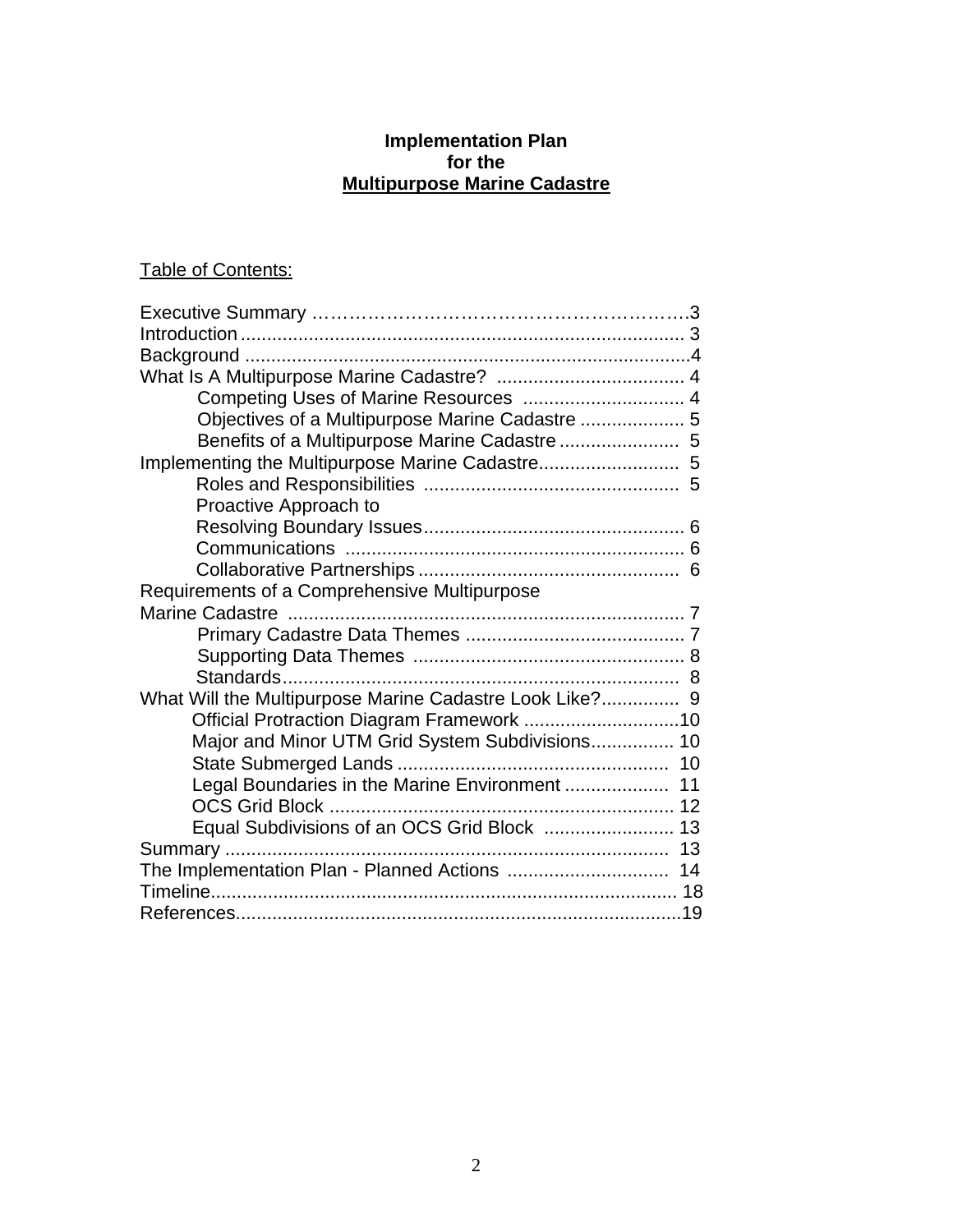# **Implementation Plan for the Multipurpose Marine Cadastre**

#### **EXECUTIVE SUMMARY**

On August 8, 2005, President George Bush signed the Energy Policy Act of 2005 (P.L. 109-58). *Sec. 388 – Alternative Energy-Related Uses on the Outer Continental Shelf*, of the Act grants the Minerals Management Service (MMS) new authority to regulate energy uses on the Outer Continental Shelf (OCS). Moreover, it directs the Secretary of the Interior, in cooperation with the Secretary of Commerce, the Commandant of the Coast Guard, and the Secretary of Defense, to establish an OCS Mapping Initiative to assist in decision making related to alternative energy uses on the OCS. The goal of the initiative is the identification of OCS locations of Federallypermitted activities; obstructions to navigation; submerged cultural resources; undersea cables; offshore aquaculture projects; and any area designated for the purpose of safety, national security, environmental protection, or conservation and management of living marine resources.

The repository of this data will be the Multipurpose Marine Cadastre described herein. The Multipurpose Marine Cadastre is an integrated submerged lands information system consisting of legal, e.g., property ownership or cadastre, physical, and cultural information in a common reference framework. This information system includes, where available, biological and habit information necessary for Federal agencies to fulfill their legislative mandates.

In response to this directive, MMS has developed the following implementation plan entitled the "Implementation Plan for the Multipurpose Marine Cadastre."

#### **INTRODUCTION**

The development of the Multipurpose Marine Cadastre is an ambitious, multiyear endeavor that requires joint planning, interaction, and commitment by Federal, State, local, territorial, and tribal entities working through public and private partnerships.

Many important focal points and collaborative partnerships have already been established or are in the process of being established. The Mapping Initiative as defined in the Energy Policy Act of 2005 (P.L. 109-58). *Sec. 388 – Alternative Energy-Related Uses on the Outer Continental Shelf* (the Multipurpose Marine Cadastre) should be formally presented to these various entities for review and endorsement. These include and are not limited to the following:

- Federal Geographic Data Committee Coordination Group Formal contact is currently being established.
- Federal Geographic Data Committee (FGDC), its Subcommittees and Working Groups, particularly the Marine Boundary Working Group (MBWG) - Established
- The National Oceanographic Partnership Program (NOPP) Formal contact is currently being established.
- The Interagency Committee on Ocean Science and Resource Management Integration (ICOSRMI) or the Subcommittee on Integrated Management of Ocean Resources (SIMOR) – Formal contact is currently being established.
- Joint Subcommittee on Ocean Science and Technology (JSOST), particularly the Interagency Working Group on Ocean and Coastal Mapping (IWGOCM) – Formal contact is currently being established.
- Develop Memorandum of Agreement (MOA) or Memorandum of Understanding (MOU) with appropriate organizations, e.g., National Oceanic and Atmospheric Administration's National Marine Protected Areas Center, National Marine Fisheries Service, and the U.S. Coast Guard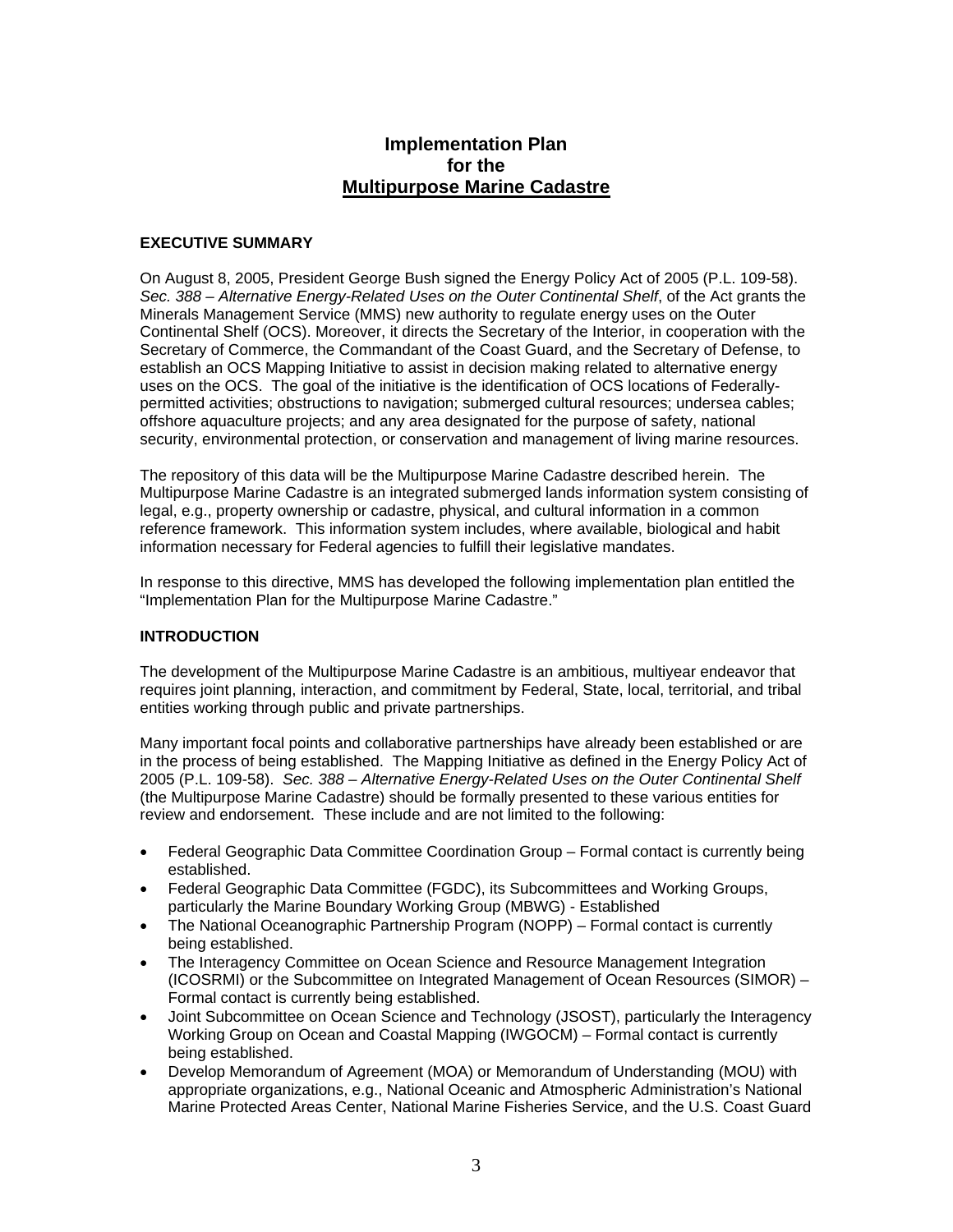and Army Corps of Engineers – Development of MOAs and MOUs is currently being discussed with appropriate Federal agencies.

The MMS proposes to continue working through and with these various partnerships and committees to develop a comprehensive Multipurpose Marine Cadastre. Actively participating in and working through these Committees, their Subcommittees, and Working Groups will provide MMS with access to both upper level management and technical levels of Agencies of Responsibility (AOR) and their respective data.

#### **BACKGROUND**

On August 19, 2002, the Office of Management and Budget (OMB) revised Circular No. A-16 "Coordination of Geographic Information and Related Spatial Data Activities." In it, OMB assigned the responsibility for the National Spatial Data Theme, "Cadastral (Offshore)," to the United States Department of the Interior's (DOI) MMS. The MMS assumed this responsibility in a Federal Register Notice dated December 2, 2002, Volume 67, No. 231, page 71588. In response to that policy mandate, MMS initiated an Implementation Plan for the Multipurpose Marine Cadastre.

On September 7, 2005, the MMS Mapping and Boundary Branch (MBB) participated in a formation meeting for IWGOCM, a Working Group formed under the guidance of the JSOST. Successful development of the OCS Mapping Initiative or Multipurpose Marine Cadastre is contingent on a heightened level of coordination and collaboration between all agencies with a mandated responsibility, hereinafter referred to as the Agency of Responsibility (AOR), for developing a specific data set or series of data sets in the marine environment.

The Multipurpose Marine Cadastre will provide the mechanism necessary to define, recognize, and map specific areas and identify their use and/or restricted use in the marine environment.

### **WHAT IS A MULTIPURPOSE MARINE CADASTRE?**

For the purposes of this Implementation Plan the definition for the Multipurpose Marine Cadastre is as follows:

• A system to enable the boundaries of marine rights and interests, to be recorded, spatially managed, and physically defined in relationship to the boundaries of other neighboring or underlying rights and interests. (OSG Technical Report 9, Office of the Surveyor-General - New Zealand, 1999)

The following graphic illustrates the complexities and interactions between *rights, restrictions, and responsibilities* existing in all five (5) layers of the marine environment, *Air Column, Water Surface, Water Column, Seabed, and Subsurface.*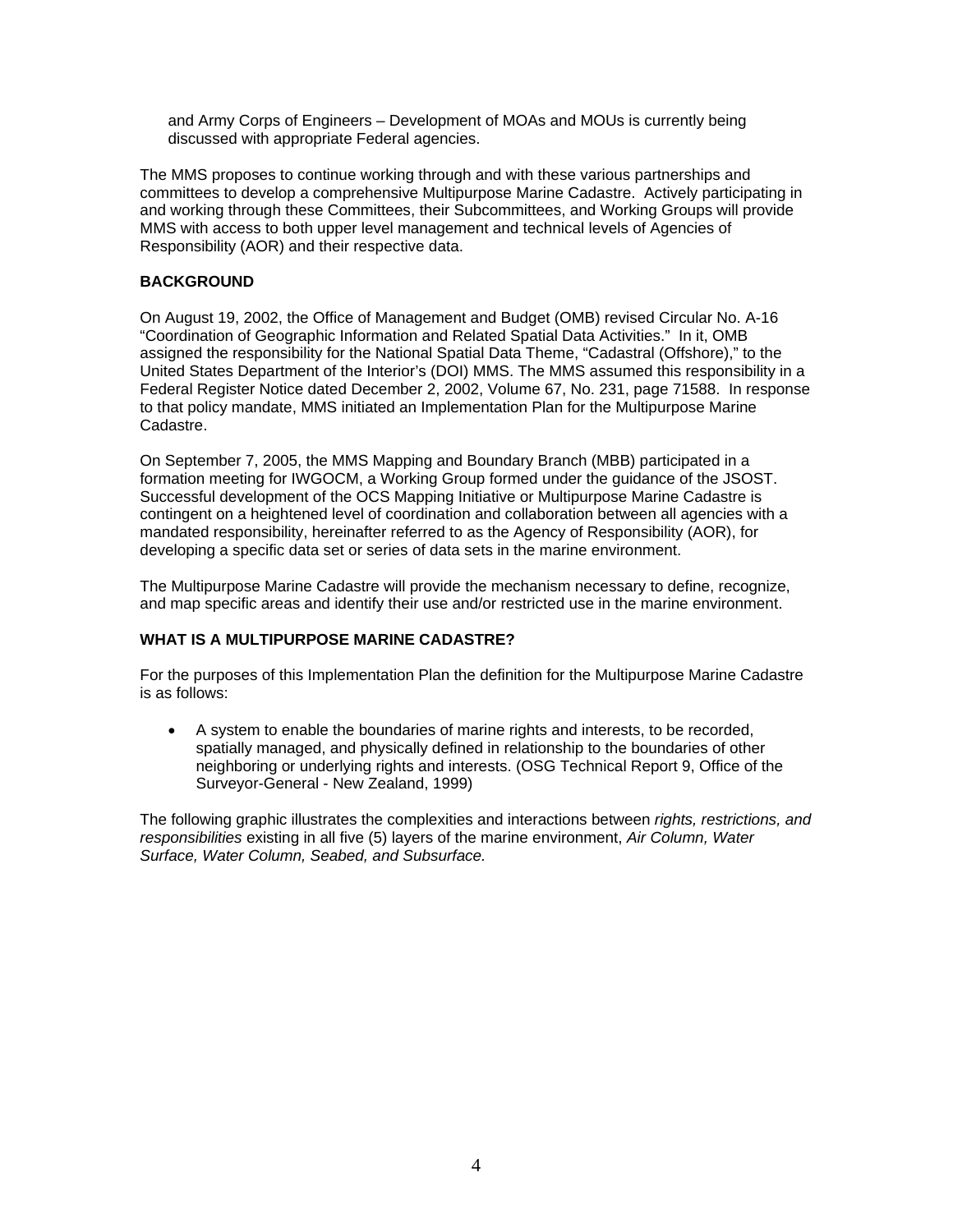

The Federal Geographic Data Committee's Marine Boundary Working Group has accepted the task of coordinating the implementation of various aspects of the marine cadastre in its 2006 and beyond Work Plan.

#### **Objectives of a Multipurpose Marine Cadastre**

- To provide a Federal natural resource management perspective and to expand it as interest and versatility of the marine cadastre becomes more apparent with other stakeholders, i.e., coastal State governments, private industry, and the academic community.
- To provide a comprehensive spatial data infrastructure whereby rights, restrictions and responsibilities in the marine environment can be assessed, administered, and managed. Managers will have access to the best available information in order to meet their management, enforcement, and research missions or objectives.

#### **Benefits of a Multipurpose Marine Cadastre**

Implementation of the Multipurpose Marine Cadastre will provide managers and technical staffs with the mechanism to define, describe, analyze, and account for every acre/hectare of Federal Offshore Submerged Lands of the United States and its Territories and Possessions. Various aspects of the Multipurpose Marine Cadastre will be developed as a function of the authority pursuant to the Outer Continental Shelf Lands Act (OCSLA), 43 U.S.C. §§ 1344 and the Territorial Submerged Lands Act (TSLA) 48 U.S.C. §§ 1545, 1705-08.

The Multipurpose Marine Cadastre is intended to identify overlapping and conflicting rights, interests, and responsibilities in the marine environment. It will allow MMS managers and technical staffs, as well as other Federal agencies; coastal States; local, territorial, and tribal governments; private industry; and the academic community, to directly access information and resources necessary to promote and conduct good ocean governance.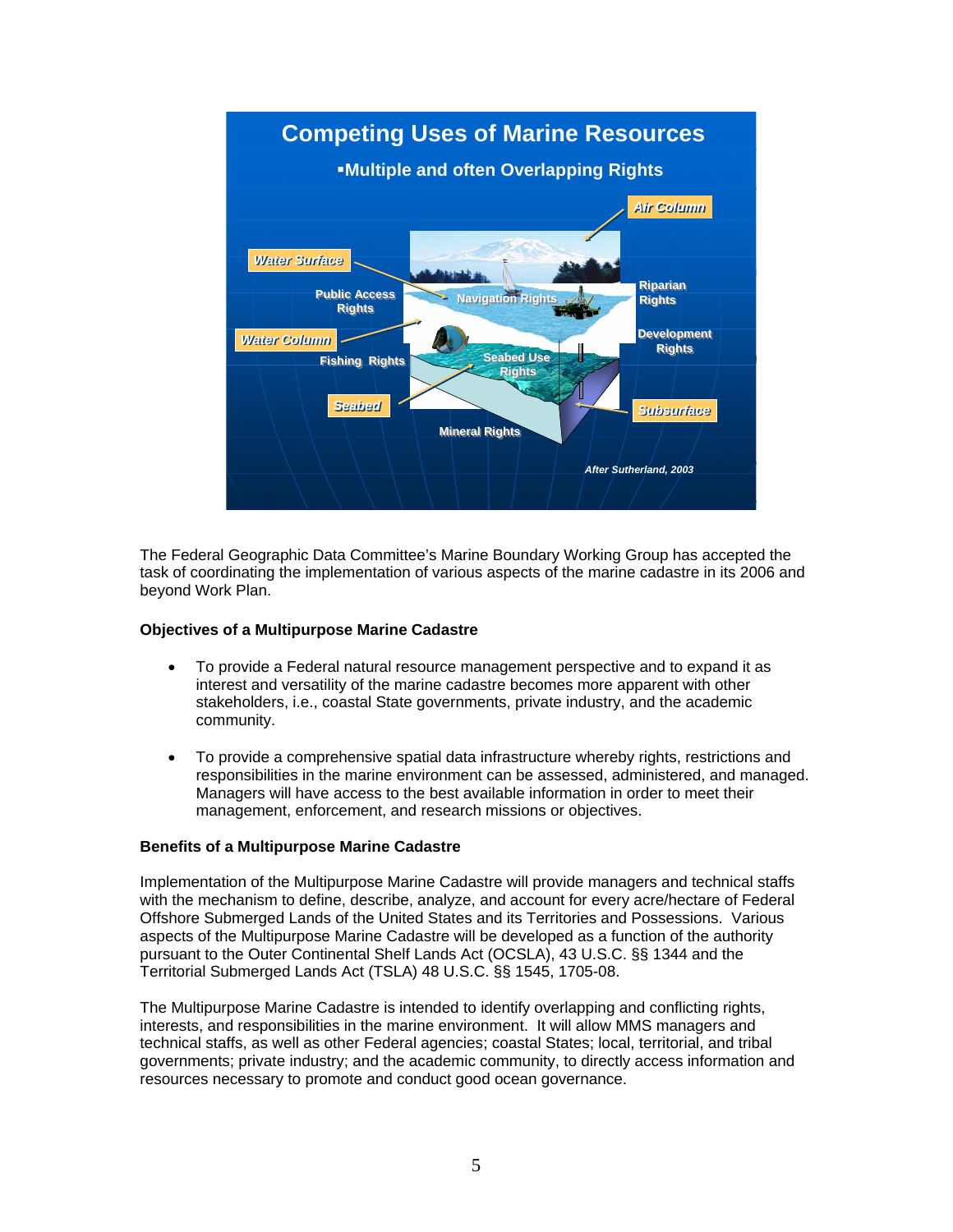#### **IMPLEMENTING THE MULTIPURPOSE MARINE CADASTRE**

#### **Roles and Responsibilities**

The MMS Leasing Division's MBB has been assigned the lead to coordinate the development and implementation of the Multipurpose Marine Cadastre. The MBB will coordinate with all AOR's to identify and acquire official data associated with the themes identified on pages seven and eight of this document. That is, National Marine Sanctuaries data will come from the National Oceanic and Atmospheric Administration (NOAA) National Marine Protected Areas Center, National Wildlife Refuge data will come from United States Fish and Wildlife Service (USFWS), etc. In addition, all official MMS marine cadastral products, e.g., Leasing Maps (LM's), Official Protraction Diagram (OPD's), Supplemental Official OCS Block Diagrams (SOBD's), and Planning Area coverages, with associated legal descriptions, will be available on MMS's official website at www.mms.gov/ld/maps.htm All data within the Multipurpose Marine Cadastre will conform to existing data standards and contain supporting metadata. AORs will ensure that their data are accurate and up-to-date.

One of the more challenging obstacles in managing the U.S. marine environment will be the collaboration between stakeholders and the ability to provide seamless data in a manner that best reflects the various roles and responsibilities assigned to numerous Federal departments and their subdivisions. Roles and responsibilities have been mandated over time by a multitude of enabling legislation, Executive Orders, Presidential Proclamations, etc. Generally, those roles and responsibilities are well defined within the context of enabling legislation(s) and/or subsequent legal interpretations and/or actions of some legal body, thus providing departments and agencies with the direction and authority necessary to conduct business. However, there are numerous areas in which these responsibilities overlap and even conflict. For example, within the DOI there are agencies responsible for the *protection* of the environment, natural resources, and wildlife such as the National Park Service (NPS) and the USFWS. In contrast, there are other agencies tasked with the responsibility for *development* of natural resources, as well as protection of the environment, such as the Bureau of Land Management (BLM) and MMS. Individual agencies have a fundamental responsibility to look beyond their immediate roles and responsibilities and determine how their particular mandates, actions, and data impact others. Full implementation of the Multipurpose Marine Cadastre requires that each agency and their subdivisions fully comply with the OMB Circular A-16 and accept their delegated role and responsibility. The key to the ultimate success of this effort is the designation by AORs of appropriate individuals within each organization expressly authorized and responsible to actively engage in the process and work cooperatively with other organizations towards this common goal.

#### **Proactive Approach to Resolving Boundary Issues**

Boundary issues *cannot* continue to be left to the last possible minute to be resolved either technically, politically, or socially. Dr. Susan Nichols of the University of New Brunswick sums up the problem quite well; "LAW: the law will define the boundary *when and ONLY IF* an issue arises - -." Implementing the Multipurpose Marine Cadastre requires that all stakeholders involved take responsibility and accountability for their specific authority(s). If these various entities cannot or will not develop the necessary levels of communications and collaborative partnerships to proactively define and/or resolve boundary issues, then a *comprehensive* Multipurpose Marine Cadastre will be difficult to bring to reality.

After nearly five decades of encountering boundary issues of virtually every type, DOI and MMS can emphatically state that the vast majority of boundary related issues cannot be resolved overnight. Experience indicates that resolving a boundary issue can take, depending on its complexities, economics, and politics, up to 18 years, e.g., No. 84, Original, U.S. v. Alaska. Having a proactive and collaborative approach to boundaries has proven to be the most efficient and effective method to resolving marine boundary issues. The MMS has accomplished this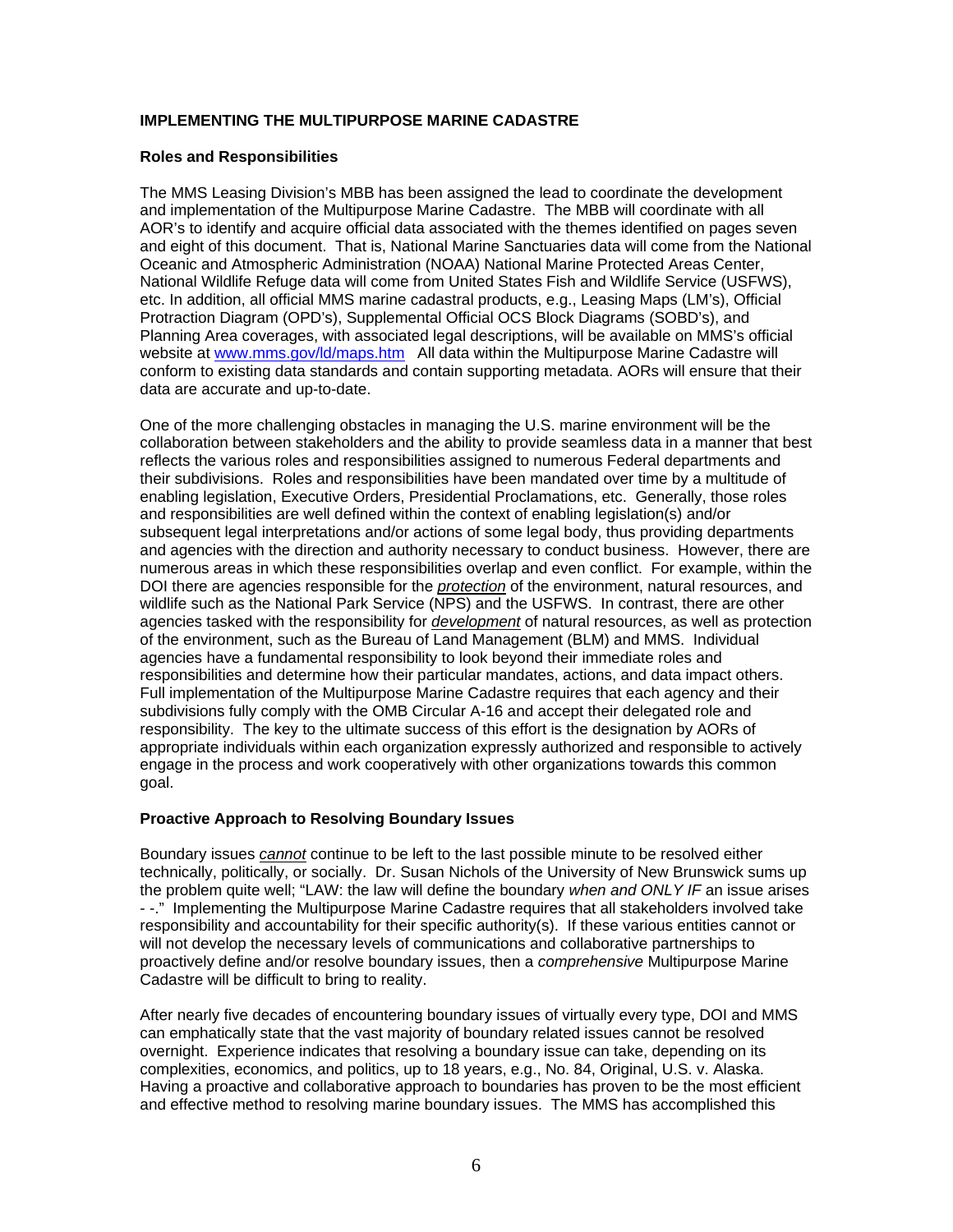through a process of developing appropriate collaborative partnerships, evaluating issues surrounding a particular geographic area, gathering relevant information, if available, and determining what the issues are and then scientifically and mathematically defining alternatives and areal measurements associated with them.

#### **Communications**

Developing comprehensive relationships and open communications with other Federal departments, coastal States, territorial, and tribal entities, as well as private industry, the academic community, and additional stakeholders is a critical step in the implementation process. If a *comprehensive* Multipurpose Marine Cadastre is going to be implemented in the most efficient and practical manner, it will require open communications amongst all stakeholders.

#### **Collaborative Partnerships**

In these times of limited funding and mandates to limit duplication of effort, e.g., the OMB Circular A-16, development of collaborative partnerships is one of the more critical elements necessary for the successful implementation and maintenance of the Multipurpose Marine Cadastre. As stated previously, in the U.S. there are a number of Federal agencies assigned with the authority and/or responsibility for the development and maintenance of a specific marine boundary and/or limit, for resource development and management, navigation charting, protection, enforcement, etc. To a limited extent, stakeholder desire to engage in collaborative partnerships will ultimately determine the success or failure of this effort.

#### **REQUIREMENTS OF A** *COMPREHENSIVE* **MULTIPURPOSE MARINE CADASTRE**

The Multipurpose Marine Cadastre must provide a comprehensive spatial data infrastructure whereby rights, restrictions, and responsibilities can be assessed, administered, and managed. The cadastre must truly be comprehensive and contain the data necessary to evaluate and determine how these rights, restrictions, and responsibilities interact with one another in the marine environment.

When considering the legal framework for the Multipurpose Marine Cadastre, four questions must be taken into account. First, what types of rights exist in a marine context? Second, what laws define those rights? Third, what is the hierarchy of precedence among those rights? And fourth, how do these various rights interact with one another?

Potentially every appropriate law, boundary, restriction, Army Corps of Engineers permit, or obstruction e.g., pipeline, undersea cable, artificial reef, etc., located in the marine environment could interact with and potentially impact the decisions managers make in fulfilling their mission responsibilities. A *comprehensive* Multipurpose Marine Cadastre must be dynamic and include, but not limited to, the following data themes.

#### **Primary Cadastre Data Themes**

1. Universal Transverse Mercator (UTM) Grid System (which in most cases defines MMS's OCS grid system - Cadastre)

2. National Baseline (as developed by the NOAA National Ocean Service (NOS) and MMS and approved by the Interdepartmental Baseline Committee)

- 3. Coastline (as defined by MMS for Submerged Lands Act purposes)
- 4. Submerged Lands Act boundaries
	- a. Federal/State boundary (MMS)
	- b. Limit of "8(g) Zone" Revenue sharing line (MMS)
	- c. Administrative Boundaries For SLA Purposes (MMS)
- 5. Territorial Submerged Land Act Boundaries for the Territories and U.S. Possessions
- 6. Official Protraction Diagram & Leasing Map (MMS)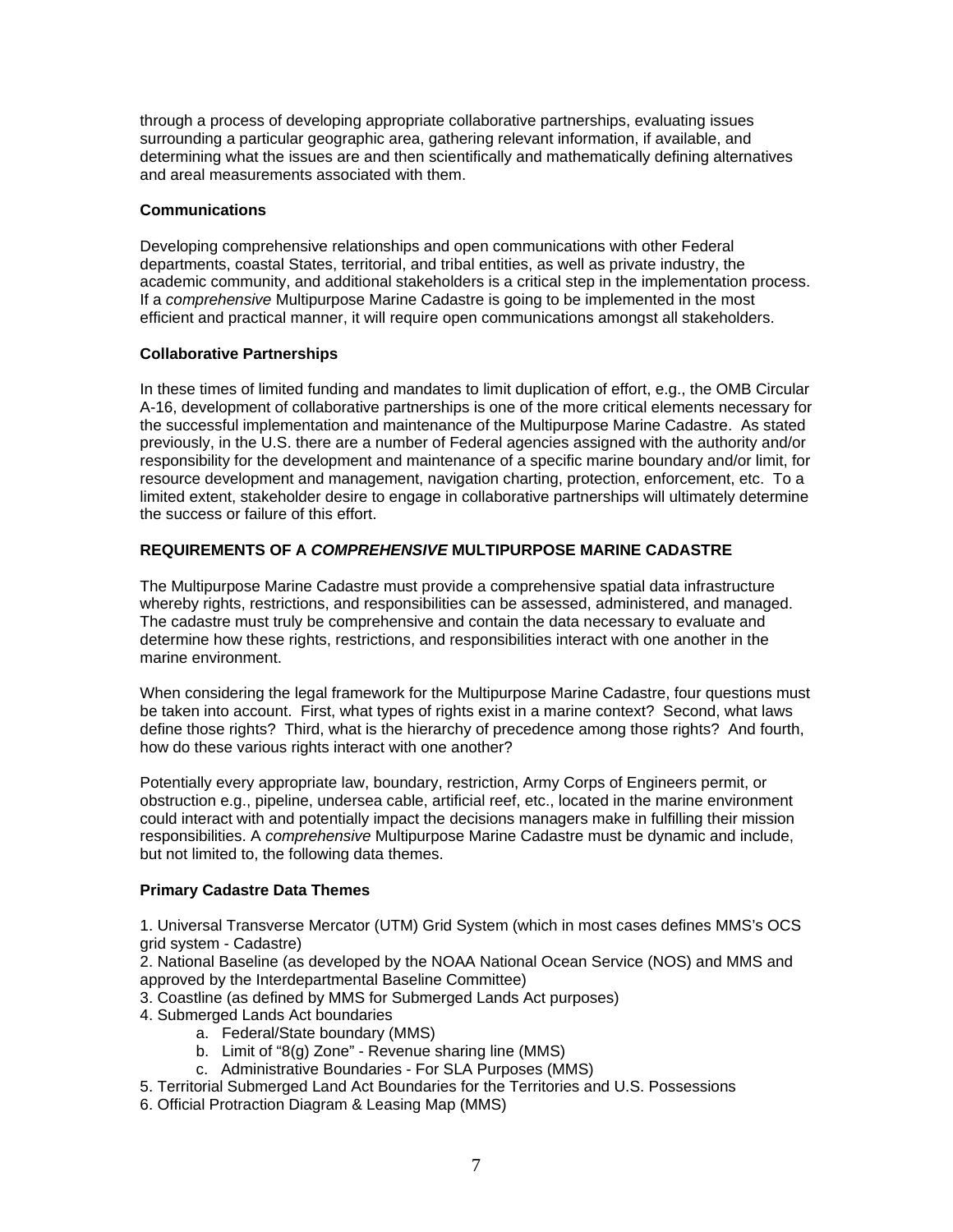- 7. Maritime boundaries and Zones
	- a. Boundaries with adjacent countries (Department of State)
	- b. Three Nautical Mile Line & Natural Resources Boundary (nine nautical miles) (NOAA-NOS)
	- c. Territorial Sea (12 Nautical Miles) (NOAA-NOS)
	- d. Contiguous Zone (24 Nautical Miles) (NOAA-NOS)
	- e. Exclusive Economic Zone (200 Nautical Miles) (NOAA-NOS)
	- f. UNCLOS Article 76 Claims (NOTE: The extended outer continental shelf beyond 200 nautical miles will be a line developed and agreed to through an interagency collaborative effort.) (Appropriate Federal Agencies)

8. Marine Managed Areas (MMA's) (Pose a unique issue due to the current way they are defined. Data will come from a variety of Federal & State agencies)

a. MMA's are currently defined as follows:

- Area: The site must have legally defined, fixed geographical boundaries and may be of any size.
- Marine: The site must be an area of ocean or coastal waters or of the Great Lakes or their connecting waters or an area of land under such waters. This area may include intertidal areas, bays or estuaries.
- Reserved: The site must be established by and subject to Federal, State, commonwealth, territorial, local or tribal law or regulation.
- Lasting: The site must provide year-after-year protection for the same period of time each year for at least two years in succession. It must be established with the expectation of, history of or potential for permanence. It must also have a specific mechanism of renewal at the expiration of the protection.
- Protection: The site must have laws or regulations that are designed to provide the site with increased protection of part, or all of, the natural and cultural resources within the site for the purposes of maintaining or enhancing the longterm conservation of these resources, beyond any that may apply outside the site.
- 9. Marine Protected Areas (MPA's) (Will come from a variety of Federal & State agencies)
	- a. National Marine Sanctuaries (NOAA-NMSP/MPAC)
	- b. National Parks (NPS)
	- c. Wildlife Refuges (FWS)
	- d. Ecological Reserves (Will come from a variety of Federal & State agencies)
	- e. National Monuments (DOI & DOC)
	- f. National Seashores, Etc.

#### **Supporting Data Themes**

- 1. Sand Borrow Areas
- 2. Pipelines
- 3. Undersea Cables
- 4. Artificial Reef Sites
- 5. Shipping Fairways, Anchorage Areas & Traffic Separation Schemes
- 6. Bathymetry
- 7. Military Restricted Areas including military dump sites
- 8. Platform Locations & Platform Structures (Type)
- 9. Alternative Energy Sites, e.g., wind, wave, tide, and solar
- 10. Archeological Sites
- 11. Aquaculture Sites
- 12. Oil & Gas Leases
- 13. Alternative Energy Leases
- 14. Liquid Natural Gas Facilities
- 15. Essential Fish Habitat (EFH)
- 16. Fishery Regulatory Closures
- 17. Protected Species Information/Critical Habitat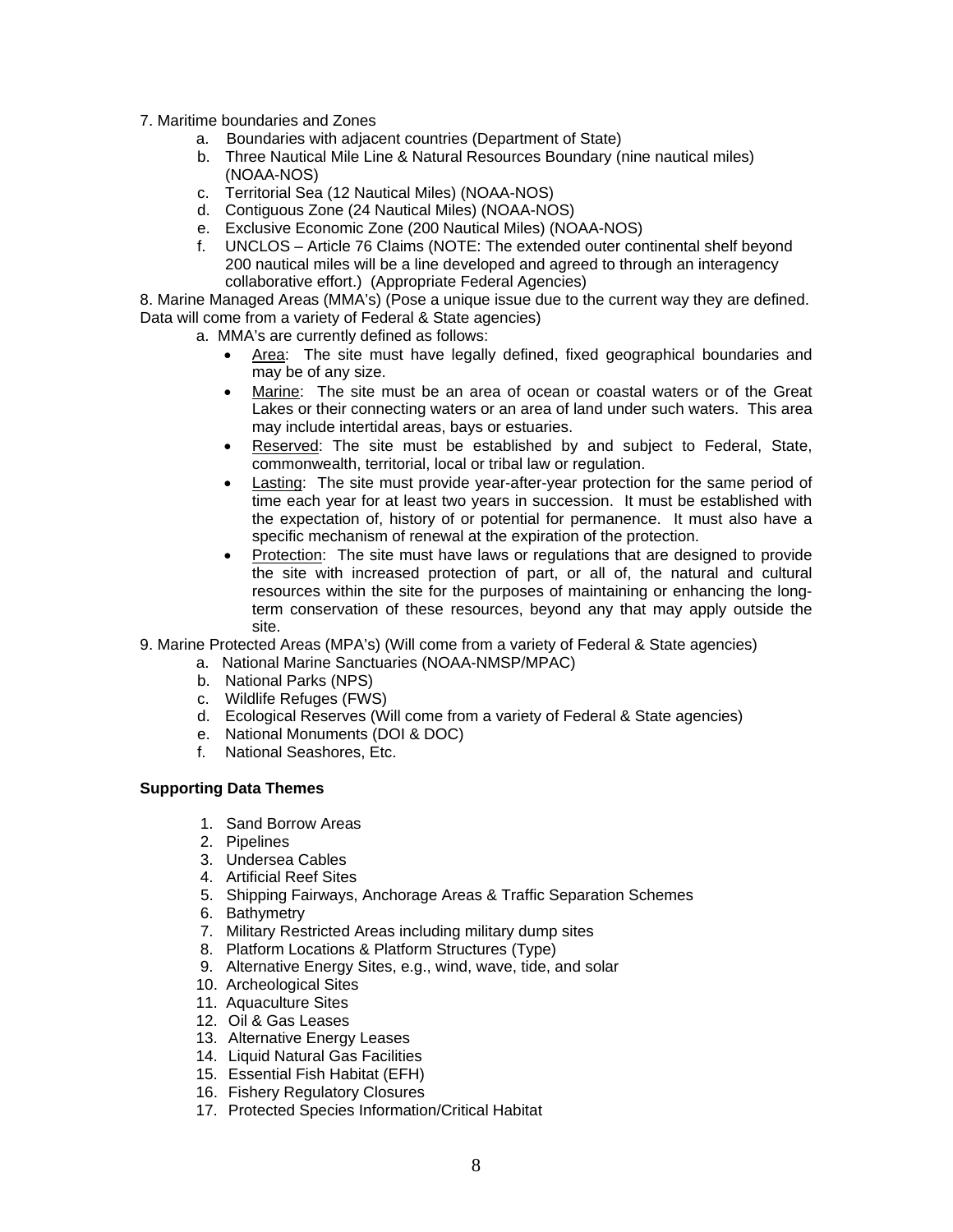- 18. Dynamic Area Management Zones
- 19. No Discharge Zones
- 20. National Estuaries Program
- 21. Geohazards faulting, slumping, sliding, & etc.
- 22. Other Data Themes as appropriate

#### **Standards**

A number of initiatives to develop data standards associated with the marine environment have been undertaken and are either ongoing and/or in various stages of completion. When and if appropriate, these standards will be incorporated into the design and development of the Multipurpose Marine Cadastre process:

- 1. National Shoreline Data Standard<sup>1</sup> This standard is intended to serve the community of users who are involved with geospatial data activities that intersect the U.S. shoreline. The purpose is to clarify (standardize) the complexities of shoreline data by developing a bibliography, a glossary, and a metadata standard, which will be an extension or profile of the FGDC metadata standard.
- 2. Content Standard for Digital Geospatial Metadata $^2$  The objectives of the standard are to provide a common set of terminologies and definitions for the documentation of digital geospatial data. The standard establishes the names of data elements and compound elements (groups of data elements) to be used for these purposes, the definitions of these compound elements and data elements, and information about the values that are to be provided for the data elements.
- 3. Cadastral Data Content Standard for the National Spatial Data Infrastructure Version 1.3 – Third Revision<sup>3</sup> – The objective of the Cadastral Data Content Standard is to provide a standard for the definition and structure for cadastral data that will facilitate data sharing at all levels of government and the private sector and will protect and enhance the investments in cadastral data at all levels of government and the private sector.
- 4. Coastal and Marine Habitat Classification Standard This standard provides a means to organize and classify habitat and environmental information in the coastal and marine realm. This classification system would be useful for organizing seabed data.
- 5. Standard for the Subdivision of an OCS Block The MMS is currently in the process of developing an internal standard for the subdivision by aliquot parts of outer Continental Shelf grid blocks seaward of the Submerged Lands Act boundary.

Cadastral data are defined as the geographic extent of the past, current, and future rights and interests in real property including the spatial information necessary to describe the geographic extent. Rights and interests are the benefits or enjoyment in real property that can be conveyed, transferred, or otherwise allocated to another for economic remuneration. Rights and interests are recorded in land records documents. The spatial information necessary to describe rights and interests include surveys and legal description frameworks such as those used within the Public Land Survey System (PLSS), as well as parcel-by-parcel surveys and descriptions.

 $\overline{a}$ 

<sup>&</sup>lt;sup>1</sup> The National Shoreline Data Standard is available for viewing at www.csc.noaa.gov/shoreline/.<br><sup>2</sup> The Metadata Content Standard is available for viewing at www.fgdc.gov/Metadata/ContStan.html.

 $3$  The Cadastral Data Content Standard is available for viewing at www.nationalcad.org/data/documents/CADSTAND.v.1.3.pdf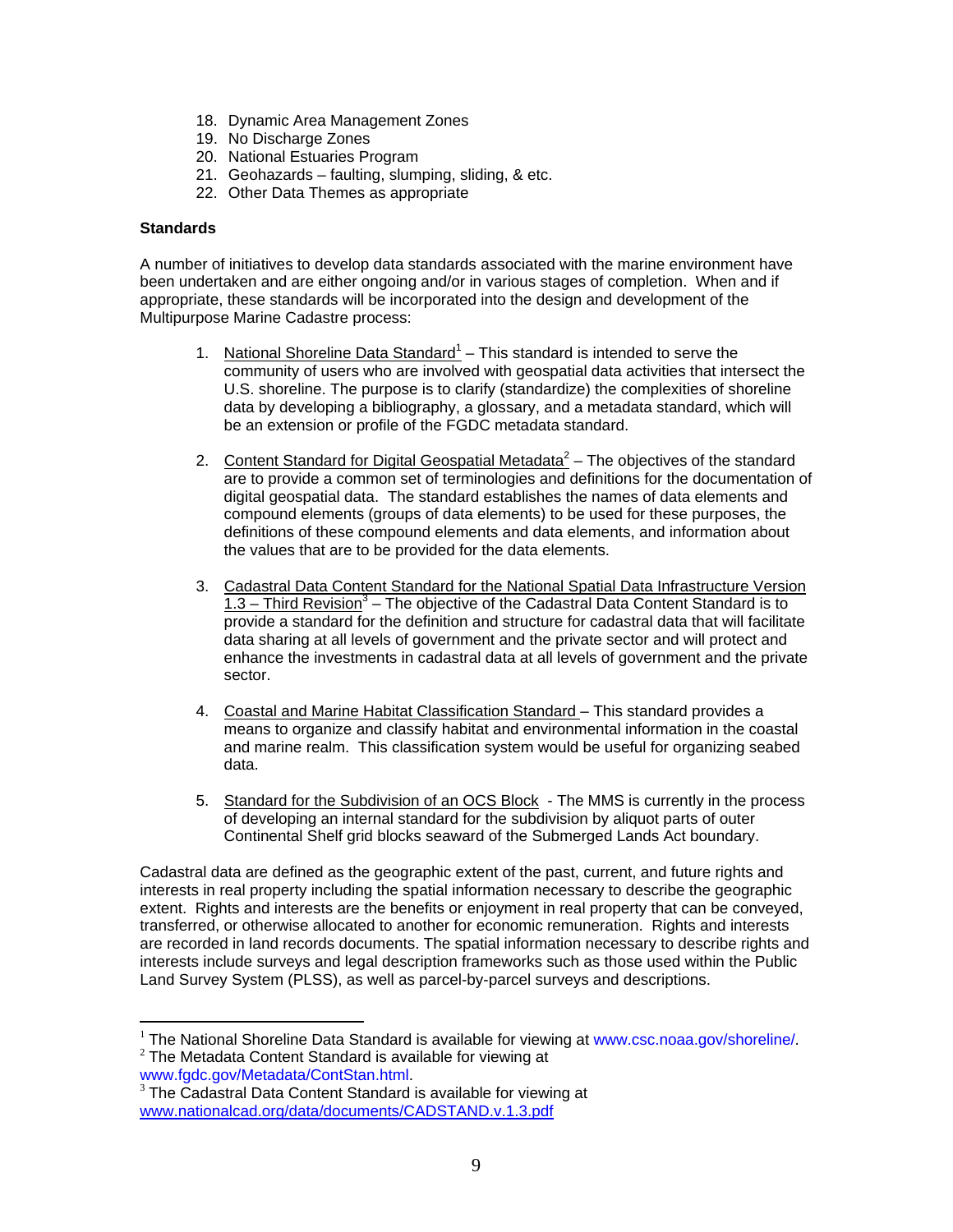#### **WHAT WILL THE MULTIPURPOSE MARINE CADASTRE LOOK LIKE?**

"The importance of the marine environment to human existence makes it imperative that information models represent the multidimensional nature of reality as closely as possible in order to facilitate good governance." Ng'ang'a, et al. [2001].

The orderly development of lands has historically been dependent upon a system of surveys, supplemented with some sort of grid system by which lands could be located, identified, and legally described. Offshore submerged lands should not be an exception to that practice. In areas that have been subject to oil and gas and mineral development, the Federal Government and coastal State governments have adopted various forms of rectangular grid systems on which offshore lands can be subdivided into readily identifiable and locatable units. These grid systems also provide a base for mapping and a coordinate system for computing offshore boundaries and areal measurements.

The development of consistency within the subject marine cadastre will be a formidable task due to an extensive history of offshore leasing initiated as far back as the 1920's in California, Louisiana, and Texas. The Metric based Universal Transverse Mercator (UTM) Grid System based on the North American Datum of 1983 (NAD 83) is the marine cadastre for the United States Outer Continental Shelf. This worldwide system works onshore or offshore with equal accuracy, and has a broad zone width. The Gulf of Mexico is the exception to the NAD 83 UTM grid. The Gulf of Mexico contains both North American Datum of 1927 (NAD 27), Leasing Maps based on the State Plane Coordinate System of adjacent coastal State(s) and Official Protraction Diagrams derived on an English-based (foot) Universal Transverse Mercator (UTM) Grid System.



## **OFFICIAL PROTRACTION DIAGRAM FRAMEWORK (Based on the UTM Grid System)**

**Note:** The numbering system used by the MMS for the Offshore (Marine) Cadastre is based on the United Nations "International Map of the World."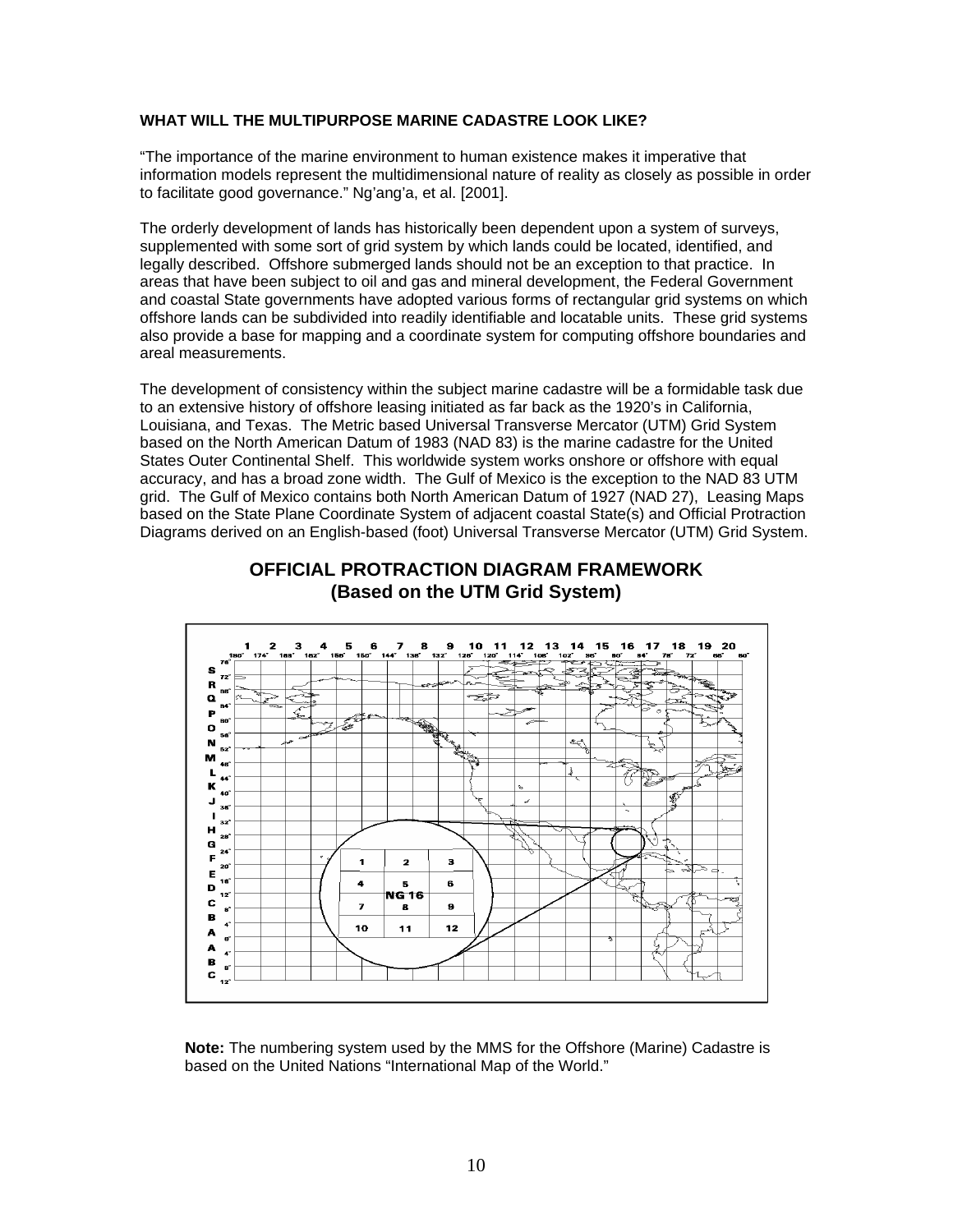

# **MAJOR AND MINOR UTM GRID SYSTEM SUBDIVISIONS**

#### **State Submerged Lands**

The Multipurpose Marine Cadastre currently addresses Federal submerged lands only. The second objective of the Multipurpose Marine Cadastre is the extension of the marine cadastre into State submerged lands. In the U.S., every coastal State has ownership over a given portion of offshore submerged lands seaward to the Submerged Lands Act (SLA) boundary. The SLA boundary is generally three nautical miles seaward of the mean lower low water (MLLW) line, with the exception of Texas and the Gulf coast of Florida, which have ownership out to three marine leagues (nine nautical miles).

The PLSS is the cadastre used to define most Federal and private onshore lands. The PLSS, where it exists, generally stops at the high water line. This leaves a gap of three to nine nautical miles of State managed submerged lands between the Multipurpose Marine Cadastre and the PLSS<sup>4</sup>. This causes a bit of a dilemma in that the Federal Government cannot dictate how the marine cadastre will be defined or used within State-submerged lands. The problem is further complicated by the fact that offshore leasing has been occurring in some coastal States for "more than 70 years". In the majority of these cases, the States, out of necessity, have developed and extended their own "cadastres" in a number of different ways. Some by extending their State Plane Coordinate System seaward, others by extending the PLSS seaward, and still others by drawing straight lines between the coastline and the SLA boundary, cutting it up like a pie. In addition, different States have different laws as to what tidal datum's are used for determining State ownership over tidelands.

<sup>————————————————————&</sup>lt;br><sup>4</sup> The PLSS does not exist along portions of the east coast of the United States from Maine through Georgia, Texas and Hawaii.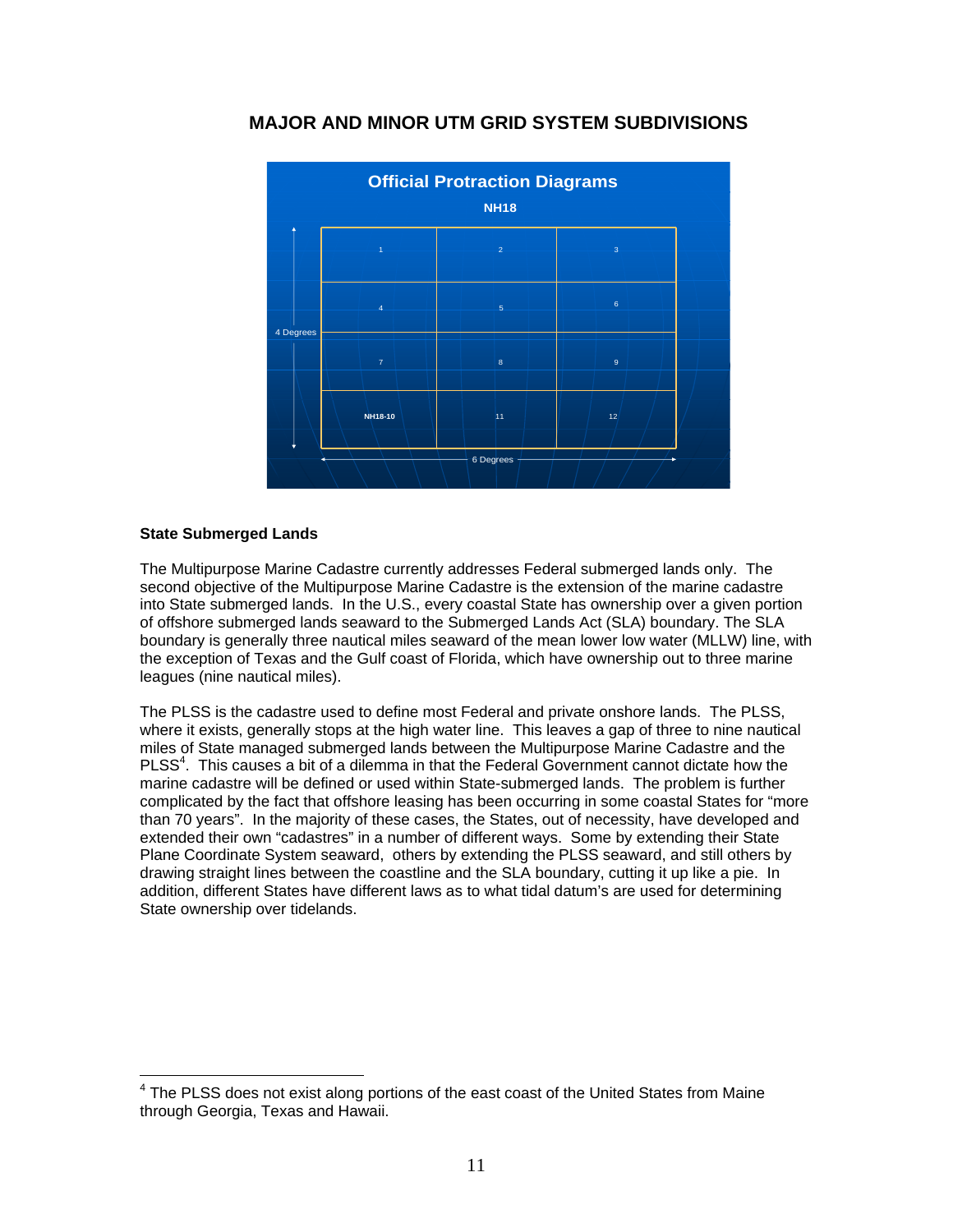

## **Legal Boundaries in the Marine Environment**

Therefore, the potential for developing consistency into an extension of the marine cadastre within all coastal State submerged lands would be highly improbable. However, for those States that do not currently have an offshore cadastre a possible solution exists.

Over the last five years, the MMS has worked extensively with BLM and the States of Oregon, Washington, and Florida to develop projects designed to extend the Multipurpose Marine Cadastre into State submerged lands. Early in the conceptual stages of the initial project, we needed to decide which cadastre was going to be extended, the PLSS seaward or the Multipurpose Marine Cadastre landward*.* The final decision was ultimately made by BLM and the coastal States in that they were not comfortable extending the PLSS into the marine environment. The consensus was then to extend the marine cadastre landward to intersect with the proper tidal datum for the affected State as defined either by National Ocean Service (NOS) nautical charts or by a State tidal survey and/or mapping effort. The aforementioned Multipurpose Marine Cadastre extension Projects have been completed and are in various stages of implementation by the affected coastal States.

A regular OCS Block is 4800 meters square containing 2304 Hectares (5693.3 Acres). The MMS proposed, and the project States adopted, that the standard block be divided into nine equal subdivisions (blocks), each being 1600 meters square and containing 256 hectares (632.6 acres). This would closely approximate the size of a section (640 acres) in the land-based PLSS, thus allowing for the continued subdivisions by aliquot part, if desired. This process will allow for and provide a unique numbering scheme for each individual parcel.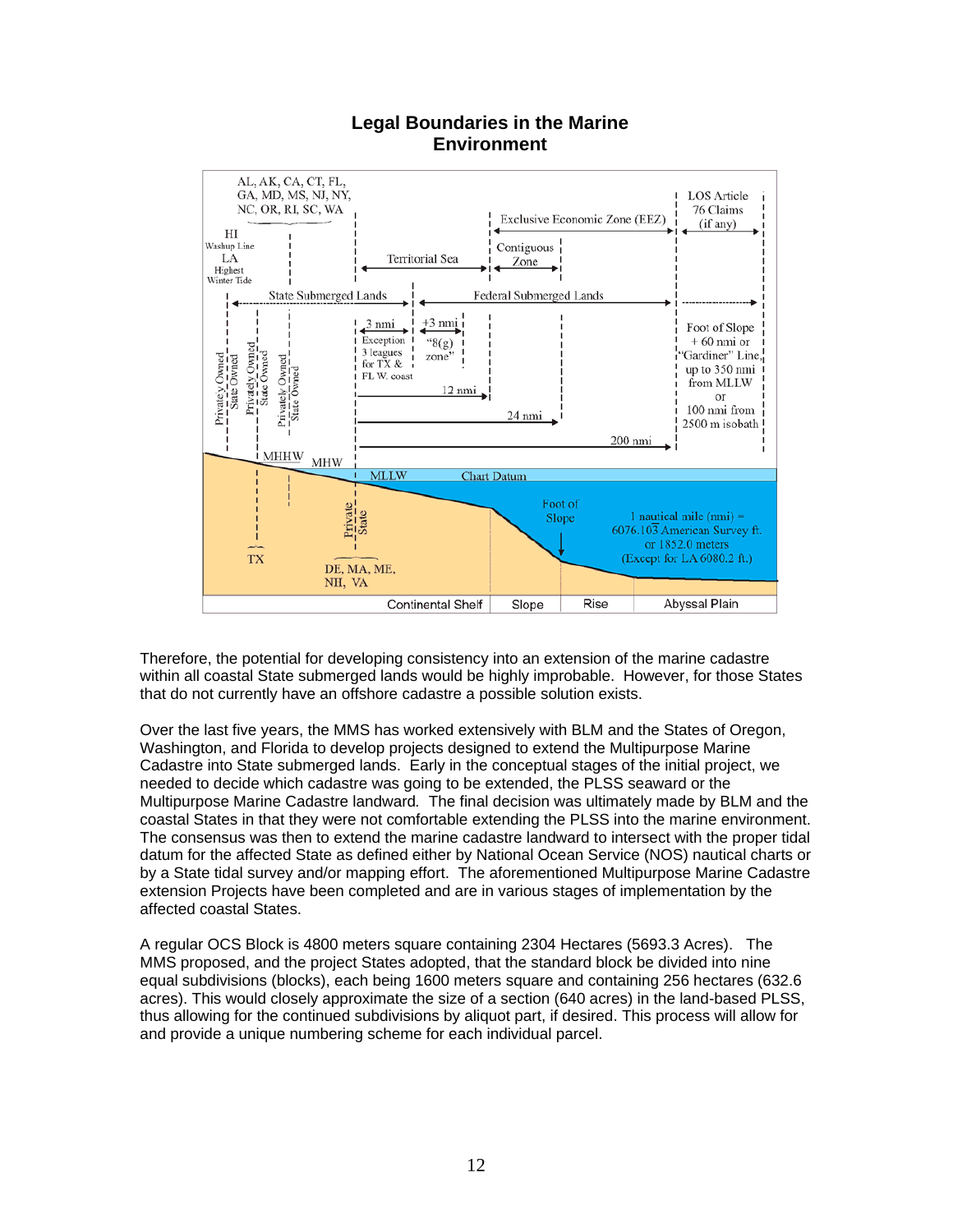

Subdivision of an OCS Grid Block *landward* of the Submerged Lands Act boundary.



The extension of the Multipurpose Marine Cadastre in the State of Florida was contingent on the completion and outcome of a Study "An Assessment of the Impact of Rights and Leases on the Business Case of State and Local Governments - Developing a Business Case for a Marine Cadastre." The subject study was successfully completed in the fall of 2005.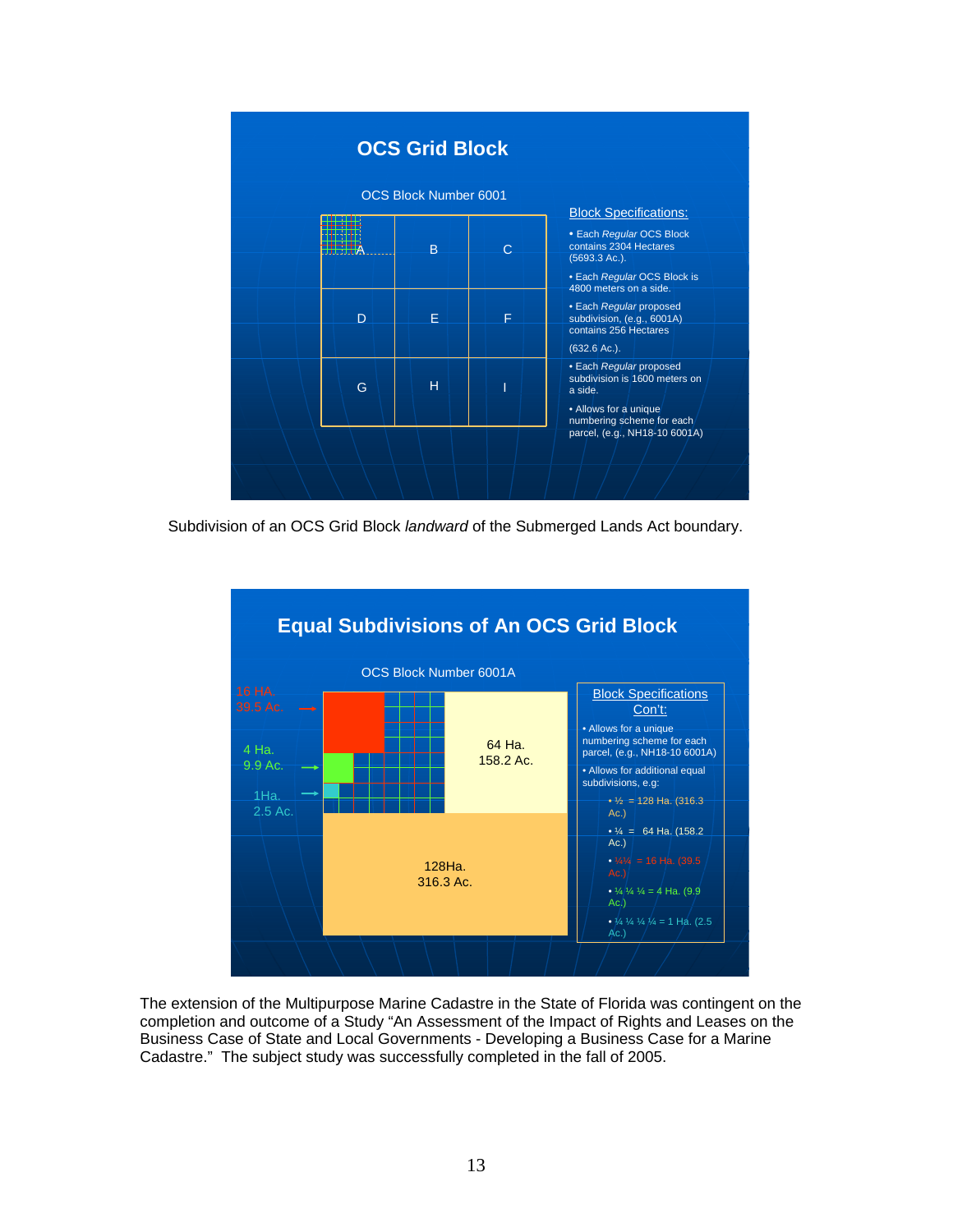#### **SUMMARY**

In the conceptualization of the Multipurpose Marine Cadastre, MMS recognized several key elements: First, the marine cadastre must be dynamic, that is, it must expand, evolve, and adapt to an ever changing world in order to maintain the types of detailed spatial information necessary to provide for good ocean governance. This flexibility will determine how well the marine cadastre adapts to evolving and expanding changes in political and legal exigencies; reference datums; the addition of new data categories and the introduction of new technologies along with the skills and knowledge associated with those technologies. Secondly, the marine cadastre must be multi-dimensional and address rights, interests, and restrictions in the air column, the water surface, the water column, the seabed, and the subsurface. Thirdly, the marine cadastre must be balanced in its view of the marine environment. It must provide for the increasing need to develop offshore resources while simultaneously addressing the protection of sensitive and critical areas in accordance with the various mandates and missions of the Federal agencies.

As referenced earlier, authorities and responsibilities for various boundaries and related aspects of the marine environment are distributed widely among numerous Federal departments and/or agencies and their subdivisions. There needs to be a concerted effort to recognize and coordinate issues related to overlapping authorities and responsibilities for managing various aspects of the marine environment. Every effort must be made to ensure that the marine cadastre contains official information acquired from appropriate AORs.

The successful development, implementation, and maintenance of the Multipurpose Marine Cadastre is contingent on our ability and willingness to proactively approach and resolve issues, to develop effective meaningful partnerships, to share information, and maintain open communications.

# **THE IMPLEMENTATION PLAN TIMETABLE**

#### **PLANNED ACTIONS**

As stated on page 3 of this document, the MMS proposes to continue working through and with various existing and developing partnerships to meet the objectives set out in the Energy Policy Act of 2005 (P.L. 109-58) *Sec. 388*. *Alternate Energy-Related Uses On The Outer Continental Shelf* - *(b) Coordinated OCS Mapping Initiative.*

- I. Development of the Implementation Plan
	- A. Develop Draft Implementation Plan September 2005 (Completed)
	- B. Distribute Draft Implementation Plan to MMS Headquarters and Regional Offices, and appropriate Federal and State partners for review and comment – October 2005 (Completed)
	- C. Incorporate first round DRAFT comments into the Implementation Plan December 2005 (Completed)
	- D. Incorporate the Multipurpose Marine Cadastre into the E-Government redesign process TBD
	- E. Distribute Second round DRAFT Multipurpose Marine Cadastre Implementation Plan for comment – February 2006
		- a. Publish in Federal Register If appropriate TBD
		- b. Make Final Plan available via the MMS website at www.mms.gov/ld/maps.htm -April 2006
		- c. Hard copy as appropriate April 2006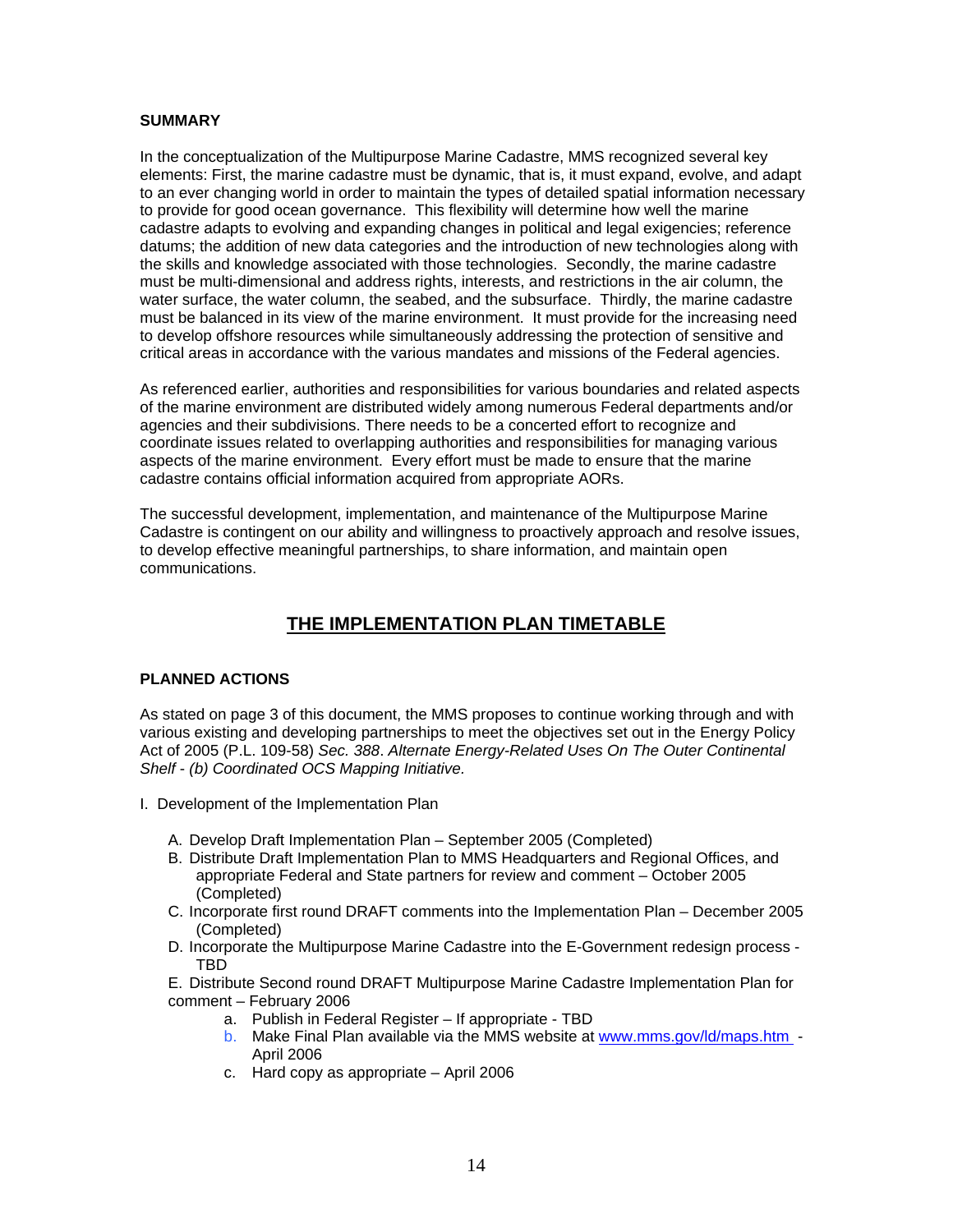II. Continue to develop and expand partnerships and communication with other Federal and State agencies, committees, subcommittees, and working groups.

- A. Continue collaborations with and through the Federal Geographic Data Committee (FGDC)
	- a. FGDC Subcommittees and Working Groups:
		- i. Cadastral Subcommittee
		- ii. Marine and Coastal Spatial Data Subcommittee
		- iii. Marine and Coastal Spatial Data Subcommittee's Marine Boundary Working Group
- B. Continue participation in the Department of State Interdepartmental Baseline Committee
- C. Participate and serve as a co-chair on the Interagency Working Group on Ocean and Coastal Mapping (IWGOCM)
- D. Develop new and continue existing Memorandum of Understanding (MOUs) as appropriate
	- a. MOU with NOAA National Ocean Service for the research and development of a National Baseline
- E. Explore linking the Multipurpose Marine Cadastre to other existing and/or developing information systems, e.g., Integrated Ocean Observing System (IOOS).
- F. Participate in Submerged Lands and Marine conferences and workshops as appropriate
	- a. Prepared and presented a Technical Paper "Development of A Territorial Submerged Lands Act Boundary In The United States Virgin Islands" at the 24<sup>th</sup> Annual International Submerged Lands Management Conference (ISLMC) in St. John, U.S. Virgin Islands – October 2005 (Completed)
	- b. Presented an overview of the DRAFT Implementation Plan at the "Mapping Human Activity in the Marine Environment" Workshop sponsored by NOAA's National Marine Protected Areas Center in Monterey, California in November/December 2005
- F. Continue dialogue with other countries in the process of developing a Marine Cadastre
	- a. Canada
	- b. Australia
	- c. New Zealand
- G. Publication of all MMS Official Protraction Diagrams and Leasing Maps
- H. Completion of all Submerged Lands Act boundaries and Administrative Boundaries
- I. Define and prioritize areas on the OCS for inclusion
- J. Define and prioritize additional data themes for inclusion
- K. Compute and determine intersections and areas for all MPAs
- L. Completion of OCS Connect

III. Populate and maintain the Multipurpose Marine Cadastre:

- A. Population and maintenance of the Multipurpose Marine Cadastre will be a dynamic process requiring continual updates by the agencies of responsibility due to constantly changing and developing boundaries and data themes.
- B. The FGDC and in particular the Marine Boundary Working Group (MBWG) will be utilized to facilitate the Coordinated OCS (Digital) Mapping Initiative defined in the *Energy Policy Act of 2005 (P.L. 109-58)*, as defined under *Sec. 388.* The MBWG will move forward with an existing Work Task, through its membership, to identify and coordinate the development of appropriate data themes, identify agency contact(s) with AORs, prioritize boundaries and areas requiring immediate action, and ensuring that all data complies with current and/or developing standards.
- C. The intent of the MBWG Work Task is two fold. First, to have the AORs have their existing data compliant with existing standards and metadata requirements by January 2007, as it pertains to the data themes described in this plan or data themes to be identified in the future. Second, beginning immediately, all new data developed by an AOR will be in compliance with existing and/or developing standards and data integration tools."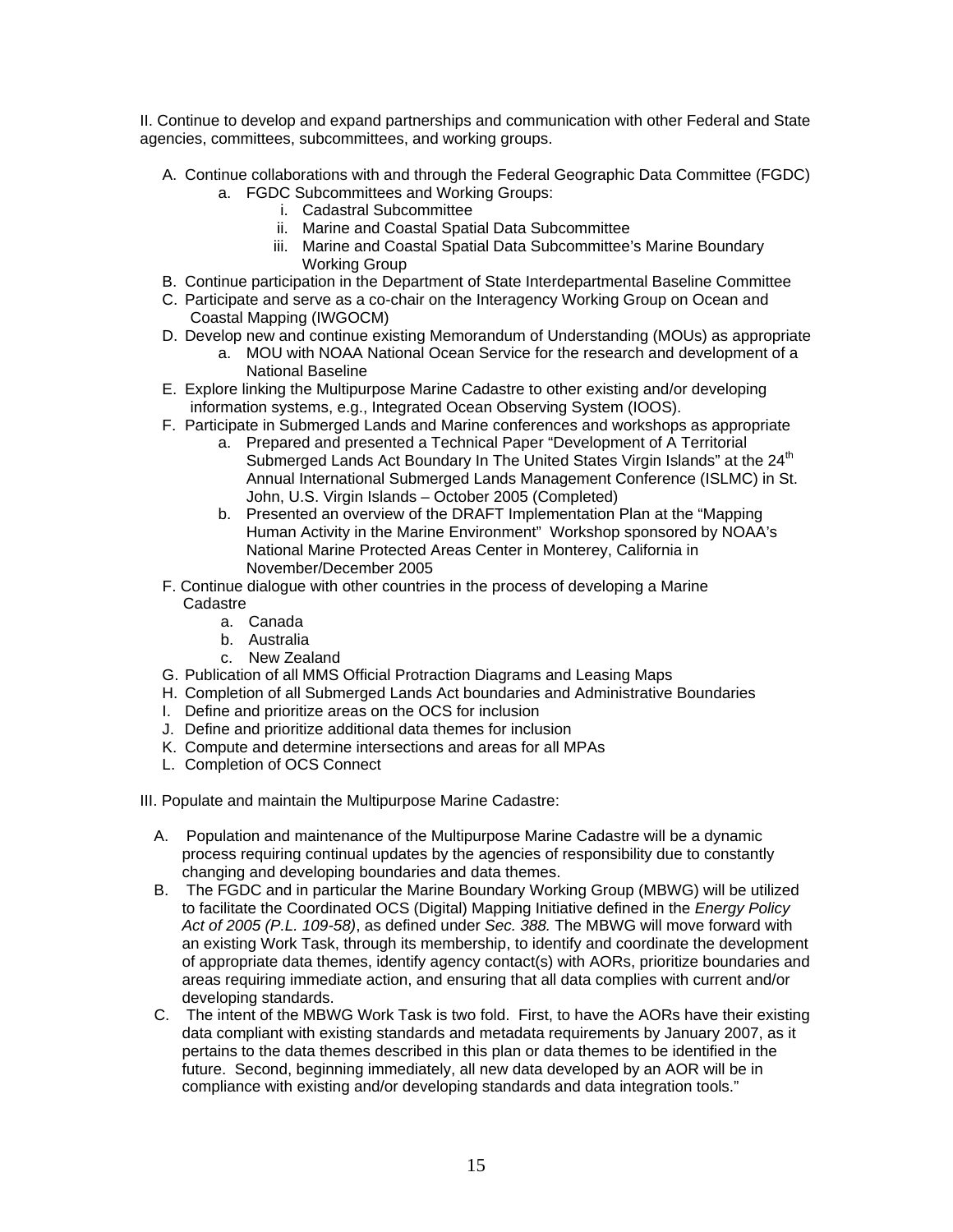- D. Appropriate data will reside in and be delivered through the proposed FGDC Geospatial One-Stop portal which has been designed as an on-line inventory system containing the most current information available for any given data theme by the AOR.
- E. Prepare inventory of existing data themes March 2006
- F. Prepare metadata (Ongoing)
- G. Make the Marine Cadastre available via website or web portal (To be tasked at the April MBWG meeting in St. Petersburg, FL)
- H. Continue/complete ongoing efforts with coastal States to extend the Marine Cadastre into State Submerged Lands:
	- a. Oregon (Completed 2003)
	- b. Washington (Completed 2004)
	- c. Florida (Completed February 2006)

The following listing consists of the Agency of Responsibility (AOR) and agency Point of Contact (POC) for the associated data set(s):

#### *Department of the Interior:*

- 1. *Minerals Management Service* Chief, Mapping and Boundary Branch
	- a. Submerged Lands Act Coast line (MBB)
	- b. Submerged Lands Act Boundary (MBB)
	- c. Limit of "8(g) Zone" (MBB)
	- d. Territorial Submerged Lands Act Boundaries for Territories and Possessions (MBB)
	- e. Official Protraction Diagrams and Leasing Maps (MBB)
	- f. Supplemental Official OCS Block Diagrams (MBB)
	- g. Coastal Lateral Boundaries (Administrative Boundaries) for submerged lands purposes (MBB)
	- h. Planning Area Limits (Regional Offices)
		- 1. Legal Descriptions (MBB)
		- 2. Maps (MBB)
		- 3. Graphics (MBB)
	- i. Sand Borrow Sites (Leasing Division)
	- j. Pipelines (Regional Offices)
	- k. Platforms (Regional Offices)
	- l. Leases (Regional Offices)
	- m. Wells (Regional Offices)
	- n. Units (Regional Offices)
	- o. Renewable Energy (Leasing Division)
	- p. Assisting with development of the National Baseline (MBB)
- 2. *Bureau of Land Management* Jason Racette
	- a. Public Land Survey System (PLSS)
	- b. National Monument Boundaries (Marine)
- 3. *U.S. Fish and Wildlife Service* Doug Vandegraft and Steve Kopach
	- a. Wildlife Refuges
- 4. *United States Geological Survey* John Haines/Milo Robinson
	- a. Coordination, liaison, outreach and technical development
	- b. Develop an on-line continuously up-dated inventory through the Geospatial One-Stop portal
	- c. Expand the FGDC Cooperative Agreements program
	- d. Develop and implement standards and data integration tools
- 5. *National Park Service* Roger Johnson
	- a. National Park Boundaries (Marine)
	- b. National Monument Boundaries (Marine)
	- c. National Seashores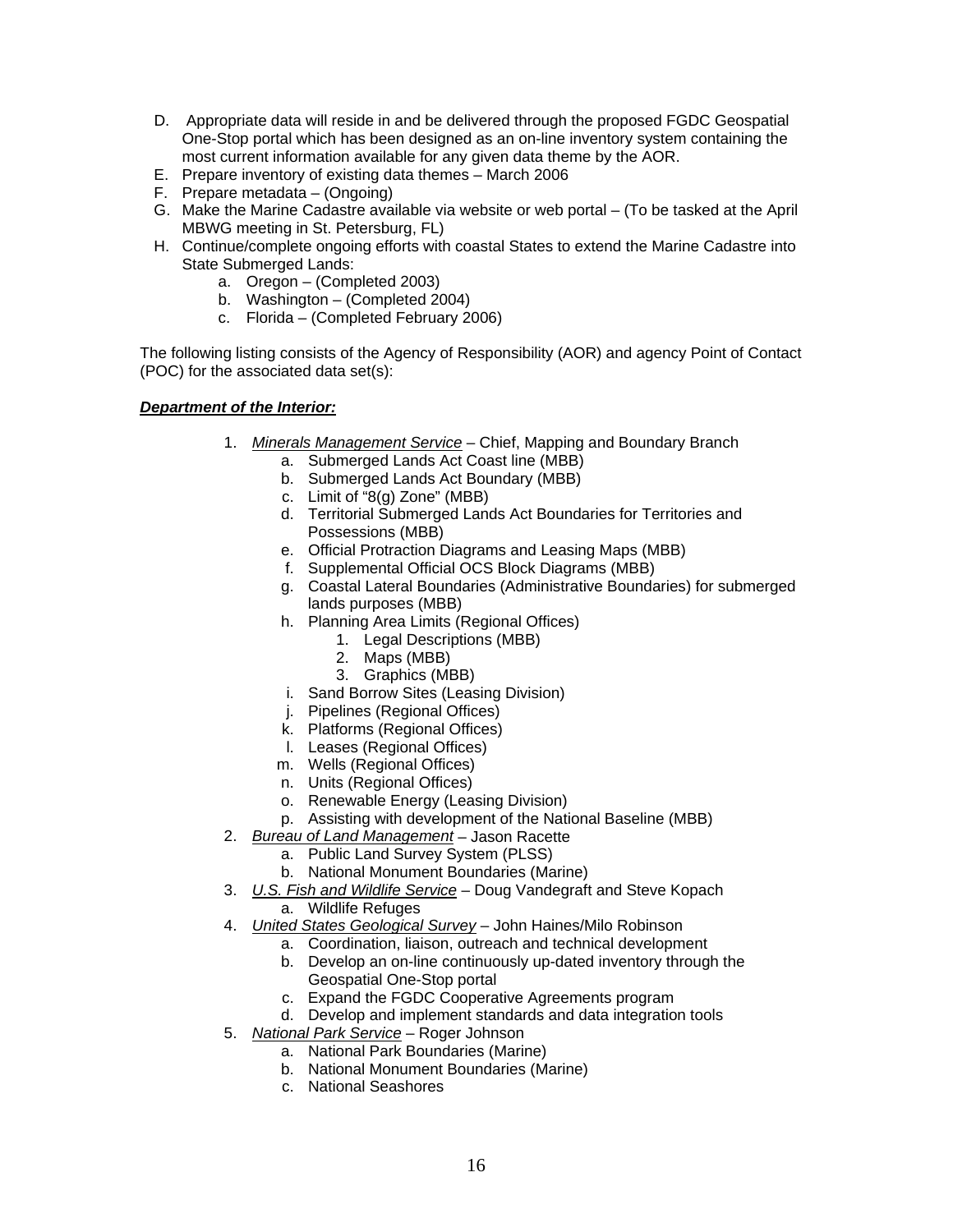#### *Department of Commerce:*

- 6. *National Ocean Service*  Meredith Westington
	- a. National Baseline
	- b. Three Nautical Mile Limit & Natural Resources Boundary
	- c. Territorial Sea (12 Nautical Miles)
	- d. Contiguous Zone (24 Nautical Miles)
	- e. Exclusive Economic Zone (200 Nautical Miles)
	- f. Article 76 Limits (NOTE: The extended outer continental shelf beyond 200 nautical miles will be a line developed and agreed to through an interagency collaborative effort.) (Appropriate Federal Agencies)
- 7. *Coastal Service Center* Cindy Fowler and David Stein
	- a. MBWG Web Portal
- 8. *National Marine Fisheries Service* Andy LoShiavo
	- a. Essential Fish Habitat
	- b. Fishery Regulatory Closures
	- c. Protected Species Information/Critical Habitat
	- d. Dynamic Area Management Zones
- 9. *National Marine Sanctuaries* Mitchell Tartt a. Marine Sanctuaries
- 10. *Marine Protected Areas Center* Kelly C. Palacios a. Marine Protected Areas Inventory

*Department of Defense:*

- 11. *Navy* Wayne Estabrooks
	- a. Military Restricted Areas including military dump sites
	- b. Undersea Cables (Federal Government)
- 12. *Air Force* (TBD)
	- a. Military Restricted Areas
- 13. *Army Corps of Engineers* (TBD)
	- a. Artificial Reefs
	- b. Beach Re-nourishment Projects
	- c. Other Pertinent Permitting Processes
- 14. *National Geospatial Intelligence Agency* Trent Palmer

#### *Other Participating Agencies:*

- 15. *Federal Communications Commission* Donald Campbell a. Undersea Cables (Non-Federal Government)
- 16. *Environmental Protection Agency* Craig Alvord
	- a. No Discharge Zones
	- b. National Estuaries
	- c. Ocean dumping Sites
- 17. *Department of State* Ash Roach and Ray Milefsky a. International Boundaries and Treaties
- 18. *Department of Homeland Security* Dave Ridley
	- a. *U.S. Coast Guard* Dave Kantor
		- ii. Shipping Fairways
		- iii. Anchorage Areas
		- iv. Traffic Separation Schemes
		- v. Liquid Natural Gas (LNG) Sites
- 19. *U.S. Census Bureau*  Joe Marinucci
- 20. *Department of Energy*
	- a. National Renewable Energy Laboratory Marc Schwartz & Steve R. Haymes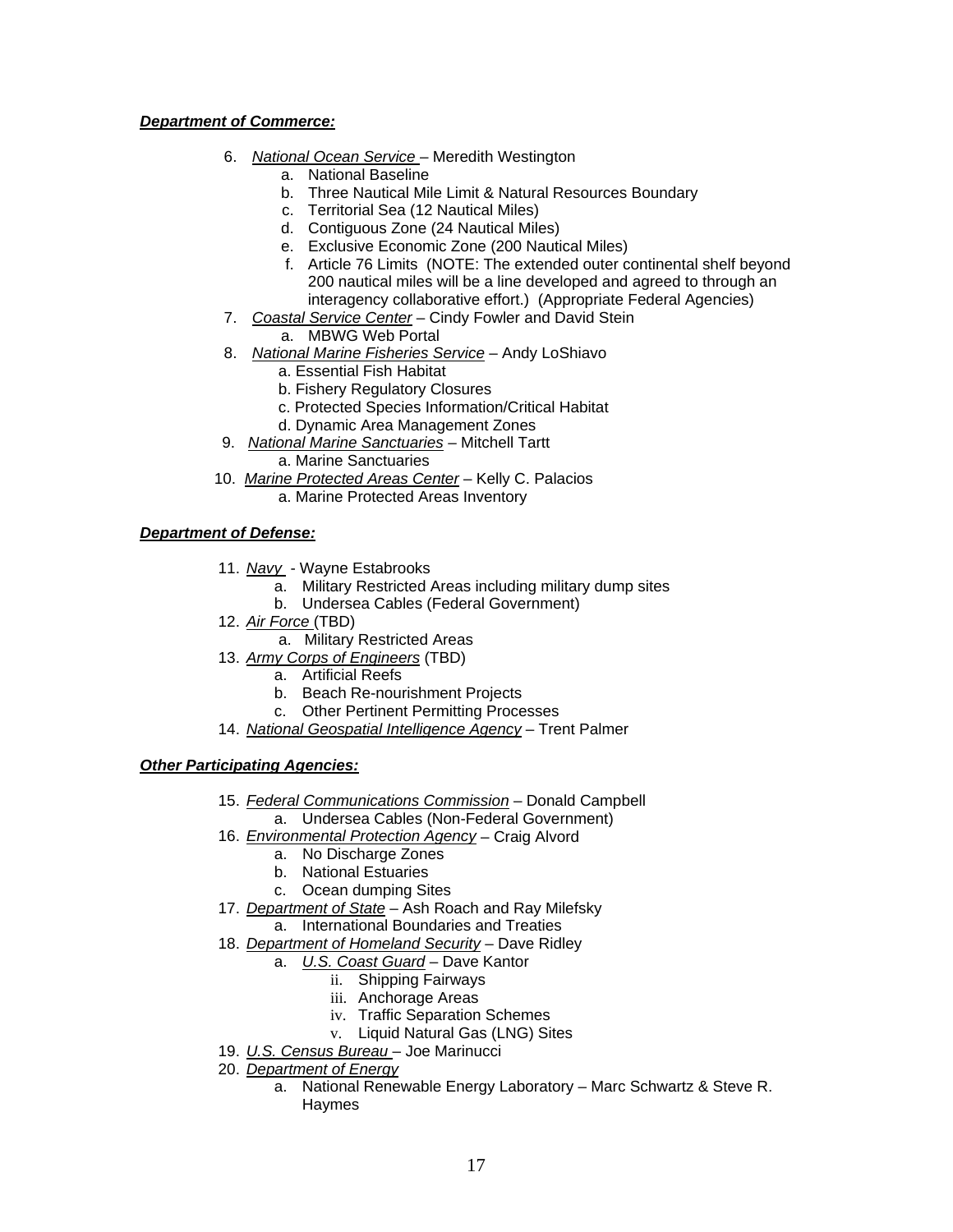#### **TIMELINE FOR IMPLEMENTATION**